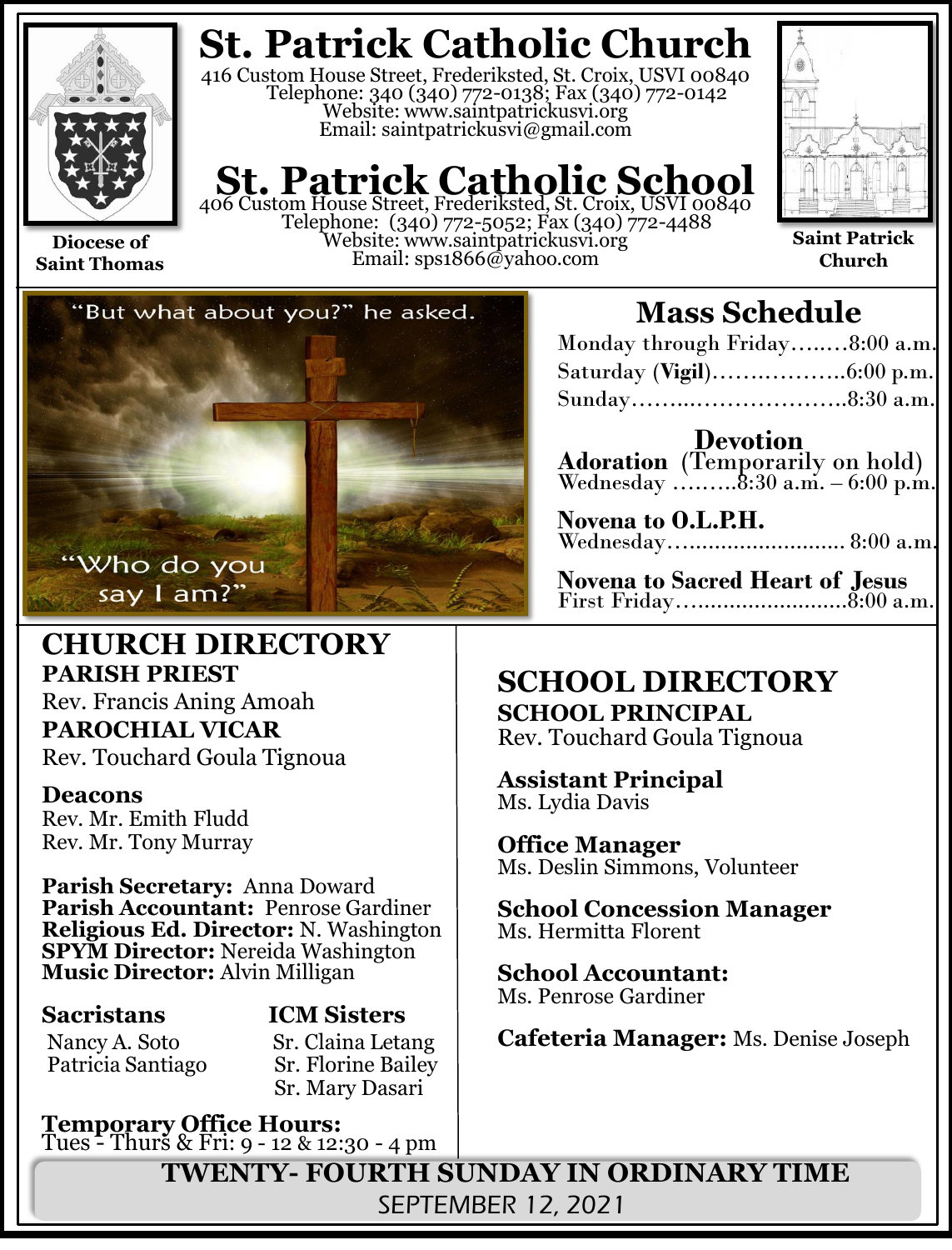## **TWENTY-FOURTH SUNDAY IN ORDINARY TIME SEPTEMBER 12, 2021**

## **MASS INTENTIONS**

| <b>SATURDAY, September 11</b>                               |                                       |                           |
|-------------------------------------------------------------|---------------------------------------|---------------------------|
| 6:00 PM. - Dan & Rosanne Boyan & Harold & Claudia Brown,    | <b>SUNDAY:</b>                        | $Is 50:4-9$               |
| Thanksgiving for God's Blessings/Dan & Rosanne Boyan        |                                       | Jas 2:14-18               |
| & Brown family                                              |                                       | Mk 8:27-35                |
| SUNDAY, September 12                                        |                                       |                           |
| 8:30 AM. - Hydeia Wright, Birthday Blessings/Anna Doward    | <b>MONDAY:</b>                        | $1Tm 2:1-8$               |
| Rose Joseph, Birthday Blessings/Janet DeGannes              | Saint John Chrysostom, Bishop         | Lk 7:1-10                 |
|                                                             | & Doctor of the Church                |                           |
| <b>MONDAY, September 13</b>                                 |                                       |                           |
| 8:00 AM. - Tamir K. John, Birthday Blessings & Good Health  | <b>TUESDAY:</b>                       | Nm 21:4-9, Phil 2:6-11    |
| Vilma C. John                                               | The Exaltation of The Holy Cross      | Jn 3:13-17                |
| TUESDAY, September 14                                       |                                       |                           |
| 8:00 AM. + Maggie Jane, Birthday Remembrance/ Jesimiel      | <b>WEDNESDAY:</b>                     | 1Tm 3:14-16               |
| Garcia                                                      | <b>Our Lady of Sorrows</b>            | Jn 19:25-27 or Lk 2:33-35 |
| <b>WEDNESDAY, September 15</b>                              |                                       |                           |
| 8:00 AM. - Eleanor Johnson, Birthday Blessings/Eloise       | <b>THURSDAY</b>                       | 1Tm 4:12-16               |
| Benjamin                                                    | <b>Saint Cornelius, Pope</b>          | Lk 7:36-50                |
| <b>THURSDAY, September 16</b>                               | & Cyprian, Bishop, Martyrs            |                           |
| 8:00 AM. - N'Komo Edwards, Birthday Blessings /Junie        |                                       |                           |
| Edwards                                                     | <b>FRIDAY</b>                         | 1Tm 6:2-12                |
| <b>FRIDAY, September 17</b>                                 | <b>Saint Robert Bellamine, Bishop</b> | Lk 8:1-3                  |
| 8:00 AM. + Anselmo Heyliger, Birthday Remembrance           | & Doctor of the Church                |                           |
| -Joyce & Anselmo Heyliger, Wedding Remembrance/Joyce        |                                       |                           |
|                                                             | SATURDAY:                             | 1Tm 6:13-16               |
| <b>SATURDAY, September 18</b>                               | <b>BVM</b>                            | Lk 8:4-15                 |
| 6:00 PM - Catherina Delfol, Birthday Blessings/P. Alexander |                                       |                           |

## *PRAY FOR THE SICK & SHUT-INS*

#### *Please pray that they may find comfort and healing in Christ.*

Steve Alexander, Olivia Anger, Nicholas Andrew, Marilyn Bailey, Eric Belcher, George Bondieumaitre, Debra Bruce, Virginia Burke, Fred Calvillo, William Carino, Ninon Gussman Carr, Norma Carillo, Paulette Christopher, Victorino Cruz, Matthew Donelley, Anna D'Souza, Norma Dyer, Harold Fisher, Sr. Kimberly Fludd, Johnetta Goodloe, Sarah Gordon, Dr. Amy Hardin, Enis Hilaire, Urla Isaac, Lidia Jiminez, , Eleanor Johnson, Alma John, Ann Joseph, Electra Joseph, Rose Joseph, Edwin Josiah, Jeannie Krigger, T'Agho Lopez, Chamarla Louis, Felina Artigo, Gwendolyn Lucas, Kathleen Smith-Maccow, Marla Matthew, Carlos Matus, Luz Melendez, Beverly Nesbitt, Bevon Nicholas, Marilyn Nicks, Ann Parris, Fr. Simon Peter, Geralda Pickering, Michelle Gibbs Riviere, Carmen Russell, Henrietta Sandy, Jose Manuel Santana, Martha Lena St. Juste, Eric Thomas, Juan Valentin, , Vincent Urgent, Inez Walker, Deacon Oliver Washington, Ann Weikel, Inez Williams, Simeon Williams, Curtis Williams, Joseph Wilson, Ingerborg McIntosh, William Lang, Anita Pulpul & Kemit Lewis, Noel Lercana & Bertille Samuel, Lewis Eugene, & Vilma C. Johnson, Fanny Andrews Clarke, Kesha Tatum.

*(Please call the Church Office to add or remove names to/from this list Church)*

## **MASS ATTENDANCE – SEPTEMBER 4 & 5, 2021**

**Saturday** 6:00pm Holy Mass 38 **Sunday** 8:30am Holy Mass 58. Total 96

### **Preserve the Past Campaign in Progress**

Our Church restoration project is in progress and your contribution is still welcome. Please call the church office or contact a minister of hospitality for the contribution envelope.

## **SCRIPTURE READINGS OF THE WEEK**

| . .                             |  |
|---------------------------------|--|
| <b>SECOND COLLECTION FOR T</b>  |  |
| <b>MONTH OF SEPTEMBER 2021</b>  |  |
| School SupportSept. 04-05       |  |
| Maintenance FundSept. 11-12     |  |
| Special Haiti ReliefSept. 11-12 |  |
| Property Insurance Sept. 18-19  |  |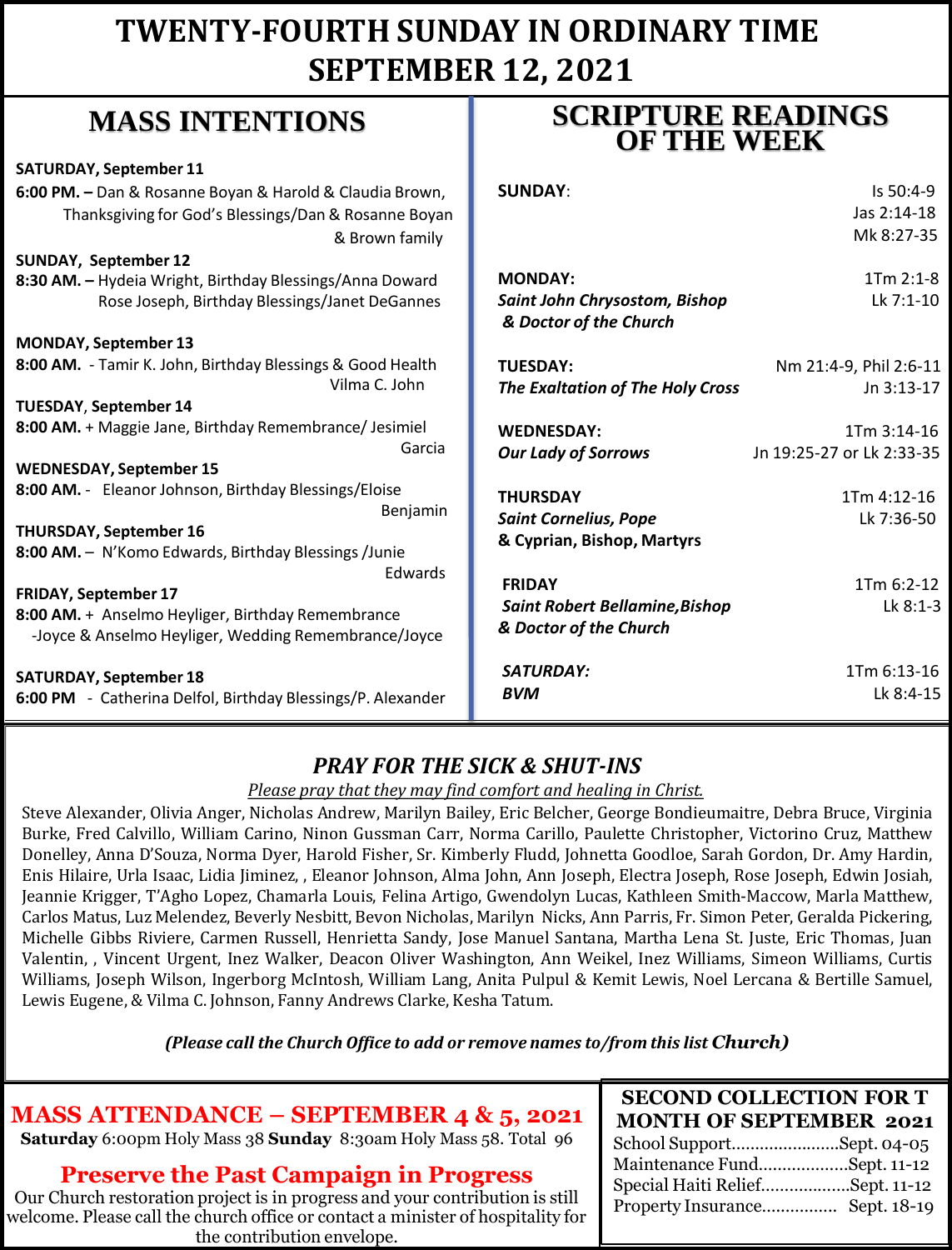# Announcements



#### **Seven Days Sanctuary Lamp Devotion**

The Sanctuary Lamp which burns in the Sanctuary of our church, the reminder of the Lord's Presence in the Most Holy Eucharist, will burn from September 12th. to September 18, For Hydeia Wright, God's Blessings & Protection, requested by Daphne Davis

#### **Welcome**

A heartfelt welcome to Fr. Touchard Goula Tignoua, Parochal Vicar for our Parish. May almighty God bless you in your ministry here at St. Patrick. We are pleased to have you with us at St. Patrick Church. Once again Welcome!

#### **Hurricane Protection**

As we are in the middle of the Hurricane Season, let us continue to pray for God's Mercy and Protection for these Virgin Islands, the Caribbean and the United States.

#### **Women of the Diocese of St. Thomas**

Most Reverend Jerome Feudjio Bishop of the Diocese of St. Thomas, is please to launch its affiliation with the National Council of Catholic women (NCCW) in the Diocese of St. Thomas. Every Catholic Woman and Women's Organization in every Parish are invited to be a part! The mission of the NCCW is to "support, empower and educate all Catholic women in spirituality, leadership and service."

We have set the month of October as the National Council of Catholic Women Awareness Month. We will be in your Parish at your weekend Masses in October 2021, to connect with you.

Please contact the Chancery Office for any further information at 340-774-3166 Ext.104

#### **Registration for CCD Classes**

Registration for CCD classes for the 2021-2022 Catechetical year. Registration forms are available at the rear of the Church. We are also recruiting New Volunteer Teachers & Aides for our CCD program. Please contact Nereida Washington, the CCD Director, (340) 277-5535 or call the church office at (340) 772-0138.

#### **2021 Christmas Raffle Books**

The drawing date for our Raffle is just a few months away. Please remember to turn in you sold books. Books are still available at the rear of the Church every weekend after Holy Masses. This is the only major fundraiser for our parochial school. We rely on your support for its success

#### **Bulletin announcements must be submitted to the Church Office by Wednesday at noon**

# Parish Information

#### **Sacrament of Baptism**

Fourth Sunday of each month. Please register your children at the Church Office. Present a copy of the child(ren) birth certificate(s). Classes for parents & godparents are on the 1st, 2<sup>nd</sup> and 3<sup>rd</sup> Tuesday from 6:00 p.m. until 7:00 p.m. each month.

#### **Sacrament of Marriage**

Please make arrangements with parish priest 6 months before your wedding.

#### **Confraternity of Christian Doctrine (CCD) Classes**

Classes are held every Sunday during the school year and begin with attendance and instruction in the classroom at 8:30 a.m. followed by Mass at 10:00 a.m.

#### **Rite of Christian Initiation of Adults (RCIA) Classes**

RCIA is the journey of faith by which interested persons become members of the Roman Catholic Church. The program instructs adults to enter into full communion with the Catholic Church through Baptism and/or Confirmation and Holy Communion. To register, please call the church office at (340) 772-0138.

#### **Sacrament of Penance**

Confession is the sacrament that allows us to admit our faults and develop humility, but the most profound part is we get to experience Christ's gift of mercy.

Weekdays……………….…………….... 15 min. before Holy Mass Weekends………………………………. 30 min. before Holy Mass

#### **Funerals**

All funeral services begin at 10:30 a.m. Viewings at 9:30 am. No funerals are held on weekends. Arrangements must be made with the Church before funeral arrangements with the funeral home.

#### **Sacrament of the Anointing of the Sick**

Please call the rectory at (340) 772-0138 whenever a family member or friend is seriously ill or hospitalized.

#### **Parish Registration**

Parishioners who are 18 years and older are invited to register at the Church Office as well as become active and contributing members. We would like to maintain an upto-date listing of all St. Patrick parishioners. Registration also helps in providing quick services for the request and proof of miscellaneous church letters for individuals, Baptism, Confirmation, etc.